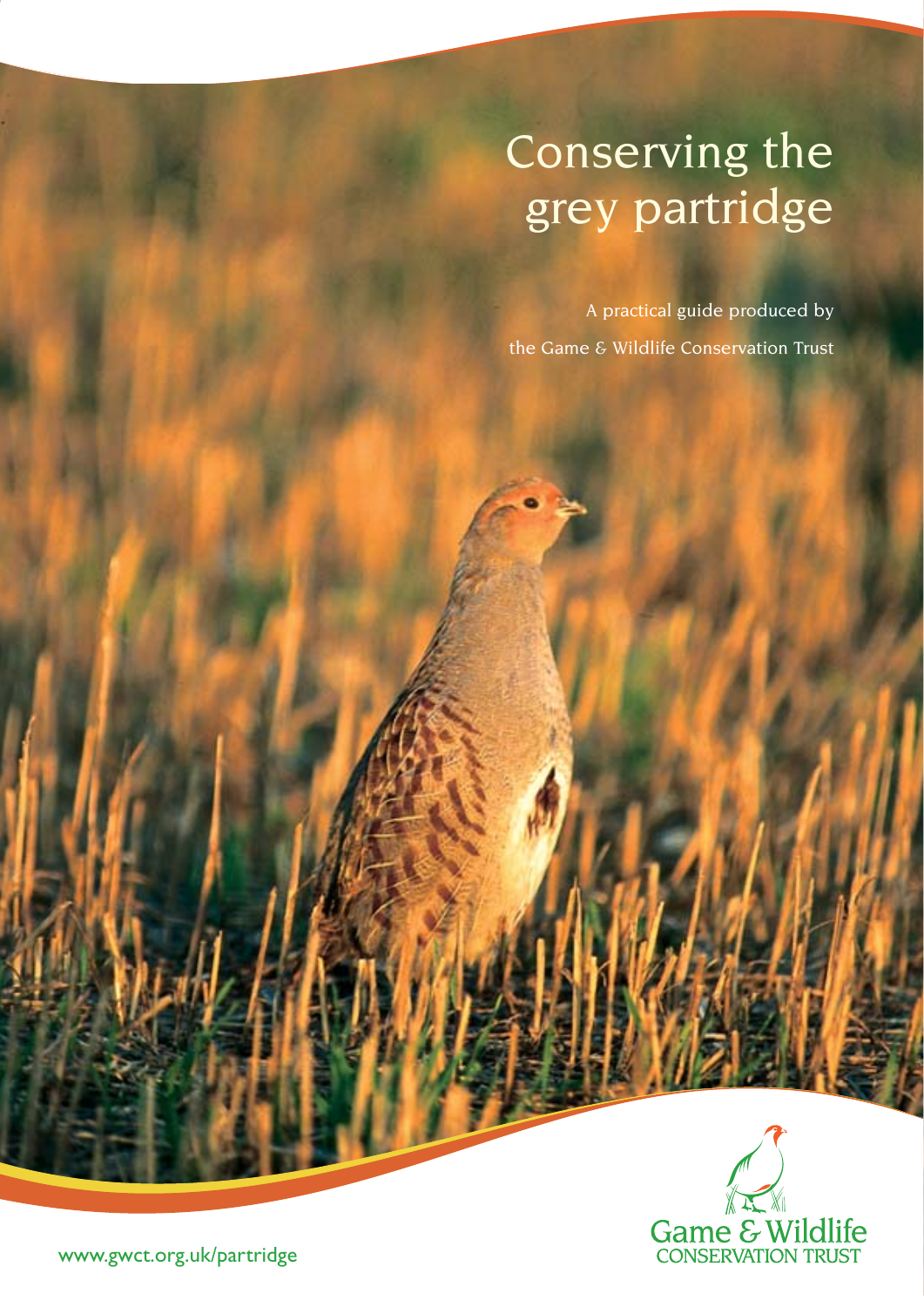# The decline of a common farmland bird



*Cereal fields are the primary habitat for the grey partridge in Britain. Its future depends on farming. (David Mason)*

The grey partridge originated as a grassland bird on the open, largely treeless, steppe. It nests on the ground, hidden in thick grass, and after the eggs hatch the hen partridge takes her brood of chicks to forage among the tall grasses or cereals for caterpillars, beetles, plant bugs and aphids. As they mature these chicks begin to feed, like their parents, on young shoots and seeds.

Its steppe origin has allowed the partridge to adapt easily to cereal farmland. Thick vegetation at the base of a hedgerow makes an ideal nest site, and wheat and barley crops provide perfect cover from predators while the young brood is searching for insects.



*The life-cycle of the grey partridge. The main pairing and breeding seasons of the bird (orange) are shown in relation to the growth of cereals (green) and the shooting season (red).*

### A once flourishing gamebird

We can never know how many partridges existed in medieval England or earlier, but they were well distributed and in reasonable numbers. Farming was mixed and arable crops were full of insects and weeds. Nevertheless predatory birds and mammals were common and partridge losses to these must have been high<sup>1</sup>.

In the 19th century, numbers of partridges dramatically increased following the period of land enclosure – with the patchwork-quilt landscape and quick-set hedges that we cherish today. After the agricultural revolution there was increased interest in managing game for sport and, by 1911, there were about 25,000 gamekeepers nationwide protecting gamebirds<sup>1</sup>. At this time we estimate from bag data that there must have been more than a million pairs of grey partridges breeding in Britain<sup>1</sup>.

In the 1950s a sharp decline in partridge numbers followed the introduction of herbicides into modern cereal-growing systems<sup>1,2,3</sup>. This was exacerbated by a loss of hedgerows and the employment of fewer gamekeepers. In the early 1990s there were around 145,000 partridge pairs but on-going monitoring suggests that numbers have halved since then.



*The decline in numbers of partridges shot highlights the dramatic drop during the 1950s and the very low numbers at present.*  (Data from 12 English sporting estates from the Game & Wildlife Conservation Trust's National Gamebag Census)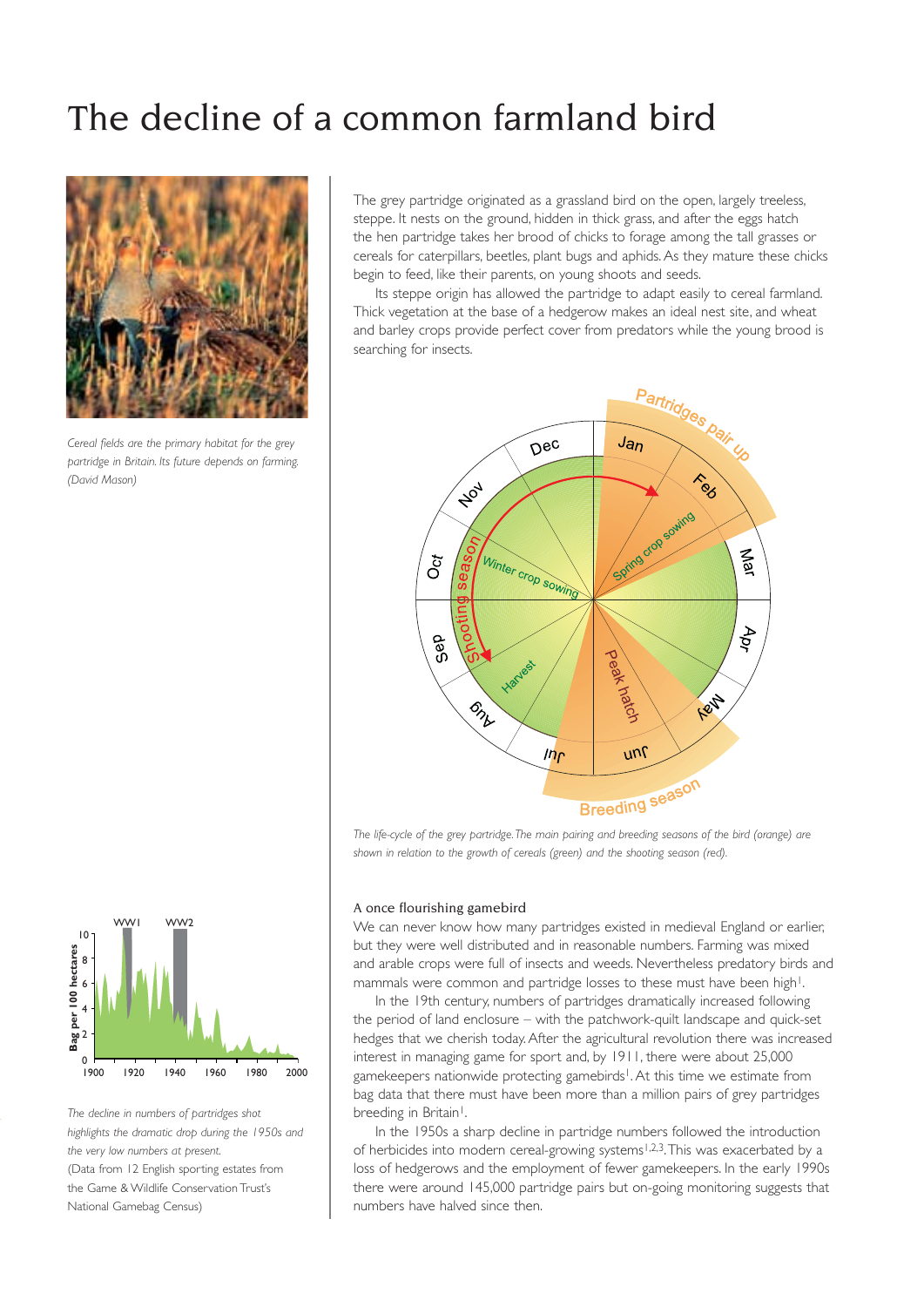# A safe place to nest - plenty of tussocky grass



*A beetle bank is a raised ridge across the middle of an arable field and planted with tussock-forming grasses like cock's-foot. Designed primarily as habitat for ground beetles, which help control aphid numbers in the adjacent crop, they are also good gamebird nesting cover. (Peter Thompson)*



*Partridges are vulnerable during nesting time so, as well as relying on good nesting cover, their breeding success will be improved if numbers of carrion crows and magpies, which steal eggs, and foxes, which kill the sitting hen, are reduced. Properly used, the Larsen trap is a legal and effective way of dealing with crows and magpies in the spring and summer. (Stephen Tapper)*

The Game & Wildlife Conservation Trust's Advisory Service can help design appropriate predation control strategies - see back page.

By the end of February most pairs have formed and, when the weather is dry, the pairs start prospecting for likely nest sites. They will pick their way around the bases of hedgerows assessing the ground vegetation and cover. Nest sites tend to be on free-draining soil on a slope preferably facing south and with shelter from the prevailing wet weather4. Nests are a shallow scrape concealed in dense vegetation such as rank tussocky grass, herbaceous perennials and the crops themselves<sup>4</sup>.

Good ground cover on the hedge bank is important for nesting partridges. It should be a mixture of perennial herbs and tall tussock-forming grasses such as cock's-foot. Trim down this vegetation to stop scrub invading. Partridges need the old grass stems and dead leaves from the previous year for nest construction. Cereal crop, preferably springsown, with the margin managed as a *conservation headland* or *unharvested cereal headland* to

for broods in June. A narrow cultivated strip stops weed invasion from the hedge bank into the crop and gives a useful drying out area for chicks.

provide an insect-rich foraging area

The hedge, not strictly essential for partridge nesting, does provide a wind break and habitat for many other farmland birds. Don't trim too often, but allow the natural berry crop to be eaten by wildlife over the winter.



*The profile of an ideal partridge nesting hedge - note the raised bank which provides sheltered welldrained nest sites hidden amongst dense ground cover.*

### DOS AND DON'TS FOR FARMERS

- Construct *beetle banks\** across large arable fields to increase the amount of nesting cover.
- Manage the grass beside hedgerows so that there is always old dead grass from the previous year available for nesting.
- Keep the hedge trimmed (preferably after the berry crop has finished) to under six foot in height to avoid them being used as look-out posts by avian predators.
- Make judicious use of *field corners\** to create grassy nesting cover next to cereal crops with *conservation headlands\**, or *unharvested cereal headland\**.
- Never spray out fence-rows with herbicides. Fence-rows are the only nesting habitats left in many areas.
- Don't allow livestock especially sheep to graze out and damage the base of hedges when adjacent fields are in grass. Some light grazing every few years may be beneficial.
- \* Grant aid is available for these under Stewardship schemes.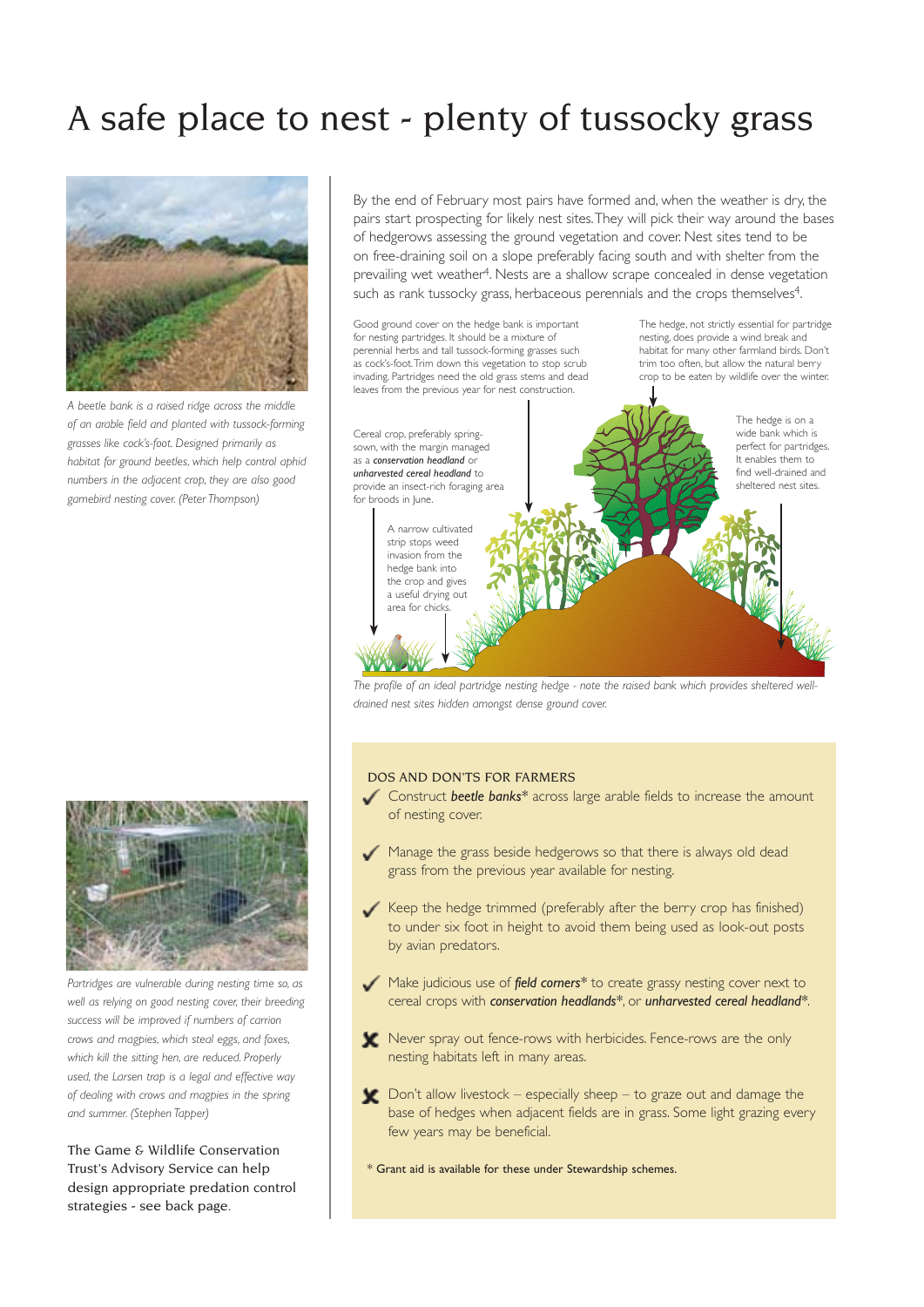# Chick survival - insect food is crucial



*The chick food chain. Weeds in cereal crops are the food for caterpillars, beetles and bugs, which partridge chicks need for healthy growth. Herbicides and insecticides break this food chain.*

Advisors of the Game & Wildlife Conservation Trust can give detailed agronomic guidance on managing conservation headlands. Telephone: 01425 651013.



*Sawfly larvae - green caterpillars - are the ideal chick food and are most abundant in mid-June when partridges hatch. (Nicholas Aebischer)*

During the first few days after hatching, partridge chicks need to feed on insects to grow and feather-up quickly. Without this protein-rich diet the chicks become stunted and die. Unfortunately insect numbers are much reduced in cereal crops because herbicides and insecticides have broken the natural food chain. Agricultural pesticides rarely poison the birds directly.

Since the early 1980s the Game & Wildlife Conservation Trust has developed techniques to help put the insects back into cereal crops and increase chick survival in ways that are compatible with modern agriculture<sup>5,6</sup>.



*A conservation headland. Annual weeds have been allowed to develop in the crop edge to provide the food base for the insect fauna on which partridge chicks depend. (Peter Thompson)*

### DOS AND DON'TS FOR FARMERS

 Use *conservation headlands\** along the edges of cereal crops. The key features are:

- Herbicides and summer insecticides are not applied on cereal crops along a six- to 24-metre strip along the field margin.
- Fungicides can be applied as normal.
- Some selective autumn herbicides and grass weed-killers can be applied to combat cleavers, black grass and other noxious weeds.
- Place conservation headlands next to good nesting cover, for chicks to forage in.
- Leave some bare soil between the hedge bank and the crops. It prevents weed infestation of the crop and provides a drying-out/dusting area for partridge broods.
- **T** Don't apply summer insecticides to cereals unless there is no other choice. The deleterious effects of a large-scale application can last for several years. If treatment is necessary, use a selective product such as *pirimicarb*, or leave the outer 12 metres unsprayed.

\* Grant aid is available for these under some Stewardship schemes.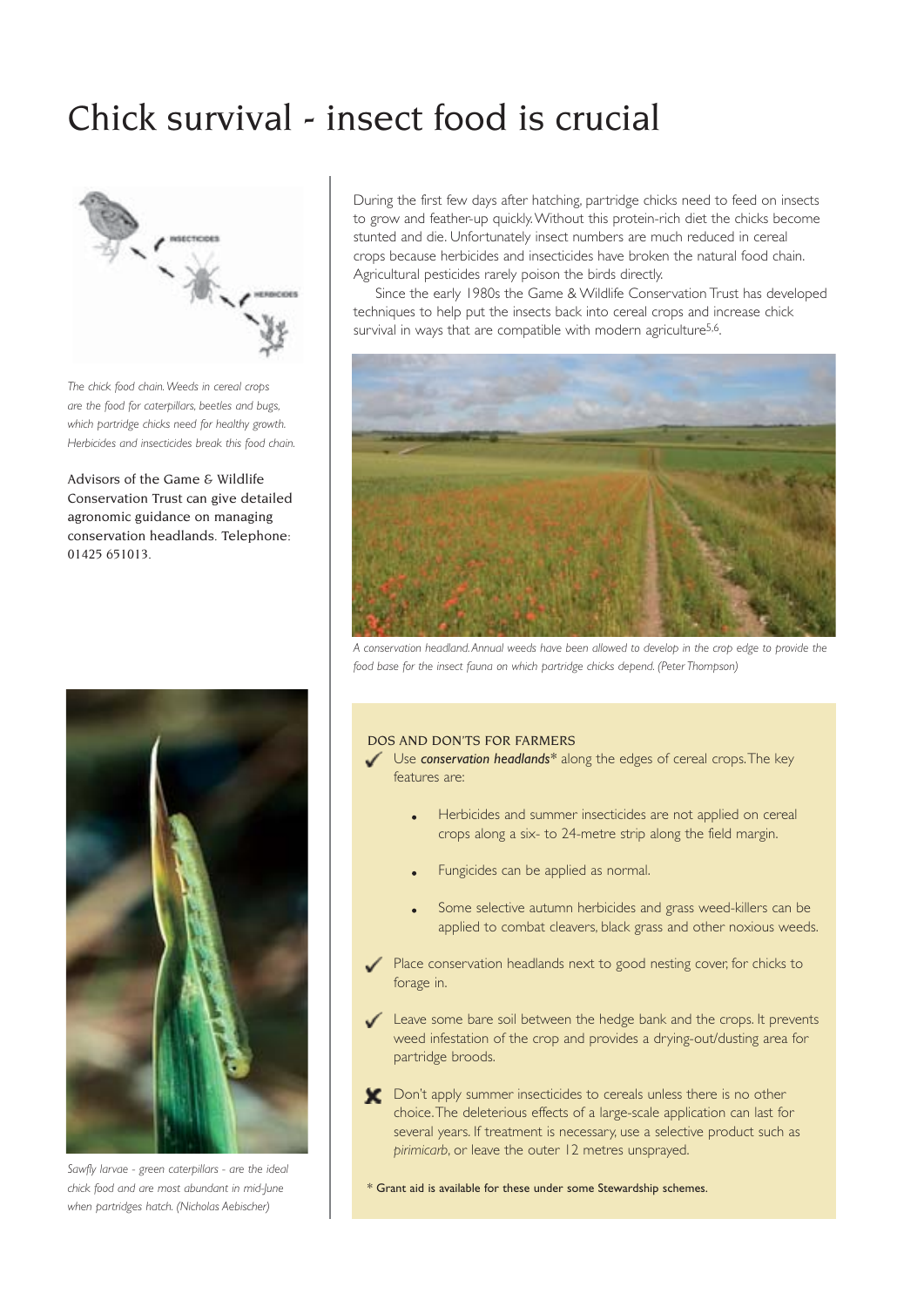# Surviving winter and spring - food and cover



*This strip of kale mixture, in its first season, has been planted under the Stewardship schemes. It makes ideal cover for partridges in winter. (Peter Thompson)*



*A partridge feeder filled with wheat is used to supply food during the winter and spring (until the end of May). The hopper is placed inside a wire mesh surround to prevent badgers and deer from accessing the grain and also to help prevent sparrowhawk attacks. The feeder should be sited on open ground well away from woods and trees, but close to good nesting and protective cover.*

Modern farmland is a hungry place for birds. The combine harvester leaves little spilt grain for seed-eaters and early cultivation for winter crops means that the rest of the grain, along with any weed seeds, is quickly buried. Further, many farms are now specialised arable enterprises and partridge coveys have lost the opportunity to share food provided for livestock wintering outdoors. Nevertheless, the young shoots of winter corn are themselves a source of food.

Much modern farmland is not only hungry, it is bare too. Partridges need some cover, not only as shelter from the worst of the winter rain and gales, but also to hide from predators.



*A partridge pair in a field of winter corn. Provided with food and cover partridges can withstand the cold - they survive very well, for example, on the Russian steppe and Canadian prairies where temperatures are extreme. The characteristic cross-barring on the scapular feathers of the hen can be seen on the bird in the foreground. (Chris Knights)*

### DOS AND DON'TS FOR FARMERS

- Plant seed-bearing game crops\* such as kale or quinoa and cereal in open areas where partridges are likely to be and not close to woodland.
- Leave stubbles as long as possible before ploughing\*. Stubbles following an undersown crop are particularly valuable because they remain uncultivated through the spring within the ley.
- $\mathcal{L}$  Put out bird feeders designed for partridges in places where there is nesting cover and overhead cover to hide from predators. Supplementary feeding is now funded under the Stewardship scheme\*.
- Use the Stewardship schemes\* to provide food with a kale-quinoa mixture left for two years. In winter and spring this provides food and protection from predators.
- **M** Don't spray stubbles indiscriminately, but consider selective herbicides that will knock out noxious weeds while leaving the others as partridge food.
- Avoid planting new woodland in open areas suitable for grey partridges.
- \* Grant aid is available for these under Stewardship schemes.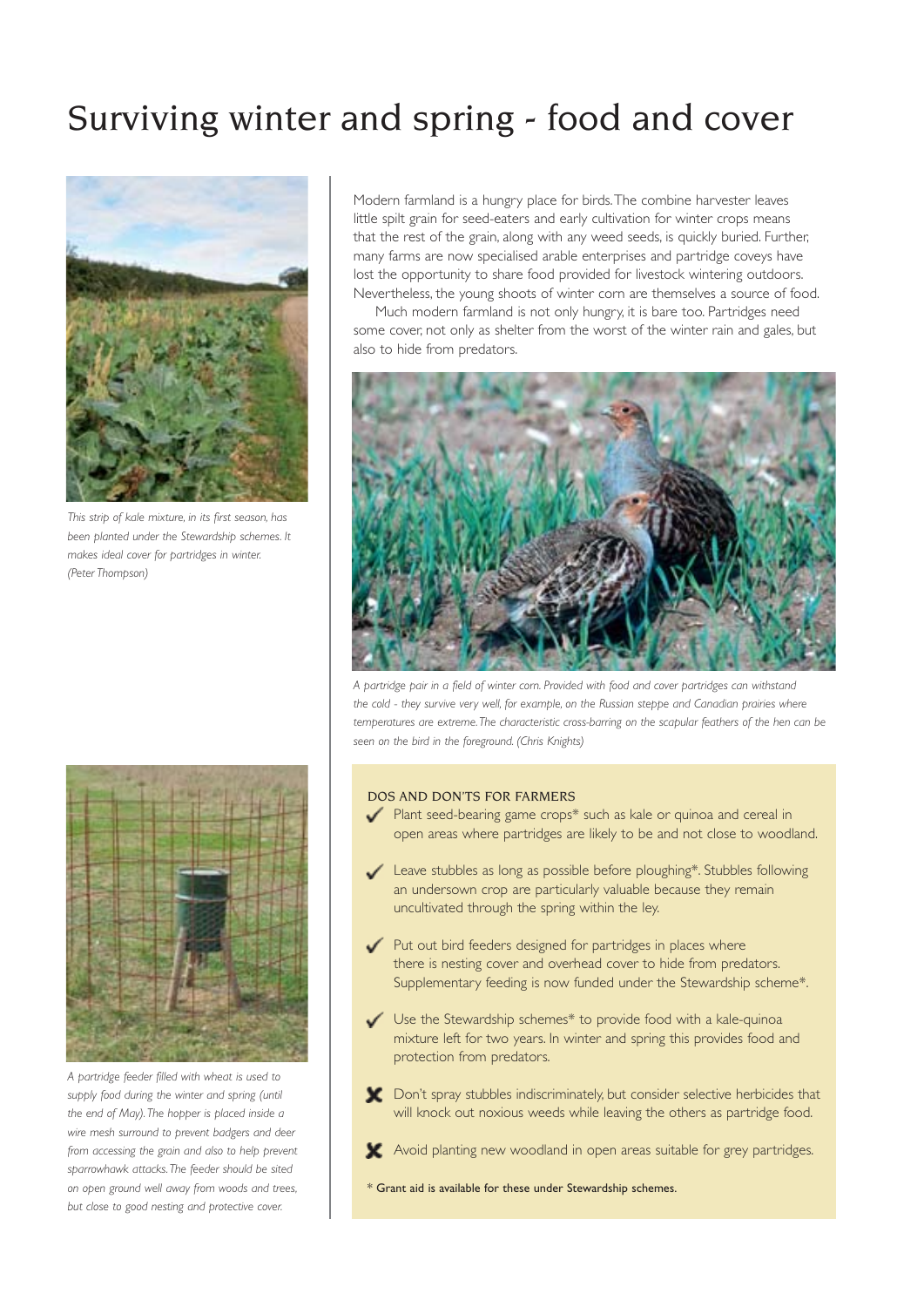### Conservation targets - Partridge Count Scheme



"EVERY ONE COUNTS"

JOIN THE PARTRIDGE COUNT SCHEME As part of its role in UK grey partridge conservation, the Game & Wildlife Conservation Trust (GWCT) runs the Partridge Count Scheme as a means of offering management advice and feedback to farmers, landowners, and shoot managers on the basis of their spring and autumn counts. These counts are essential to monitor recovery and judge the success of habitat improvement.

For further information and to join this free scheme, please visit www.gwct.org.uk/partridge or contact The Partridge Count Co-ordinator on 01425 652381.



*Counting grey partridges in late summer to assess breeding success. (Stephen Tapper)*



*Partridge habitat in Britain. The yellow is optimum habitat for grey partridges with a high proportion of arable farmland. Green is less optimal ground where livestock rearing out-weighs arable farming*  in importance. Grey areas are unsuited to grey partridges for a variety of reasons. (From CEH Land Cover and OS Geographic Reference maps)

The grey partridge was in the first group of species to be given priority under the Government's 1995 Biodiversity Action Plan (BAP). The plan aimed to stabilise grey partridge numbers by 2005 and ensure that the breeding population was above 90,000 pairs by 2010. Sadly, despite changes in agricultural subsidies and improved agri-environment schemes, it is now clear that nationally, the species continues to decline. Nevertheless, there are many local successes and numbers of grey partridge pairs on sites belonging to the GWCT Partridge Count Scheme (see box left) have increased by 81% between 2000 and 2010.

Our analysis (see map above) suggests that if partridges were distributed at even modest densities across the existing farmland, there is adequate land available for over 200,000 pairs if all necessary habitats were present.

Within the Partridge Count Scheme, regular meetings of the 15 regional grey partridge groups help to explain face-to-face how to manage land effectively for grey partridges. Factsheets on habitat creation, management and predation control are also available for download from www.gwct.org.uk/gpdownloads. Measures taken to improve grey partridges will improve the numbers of other species of farmland bird.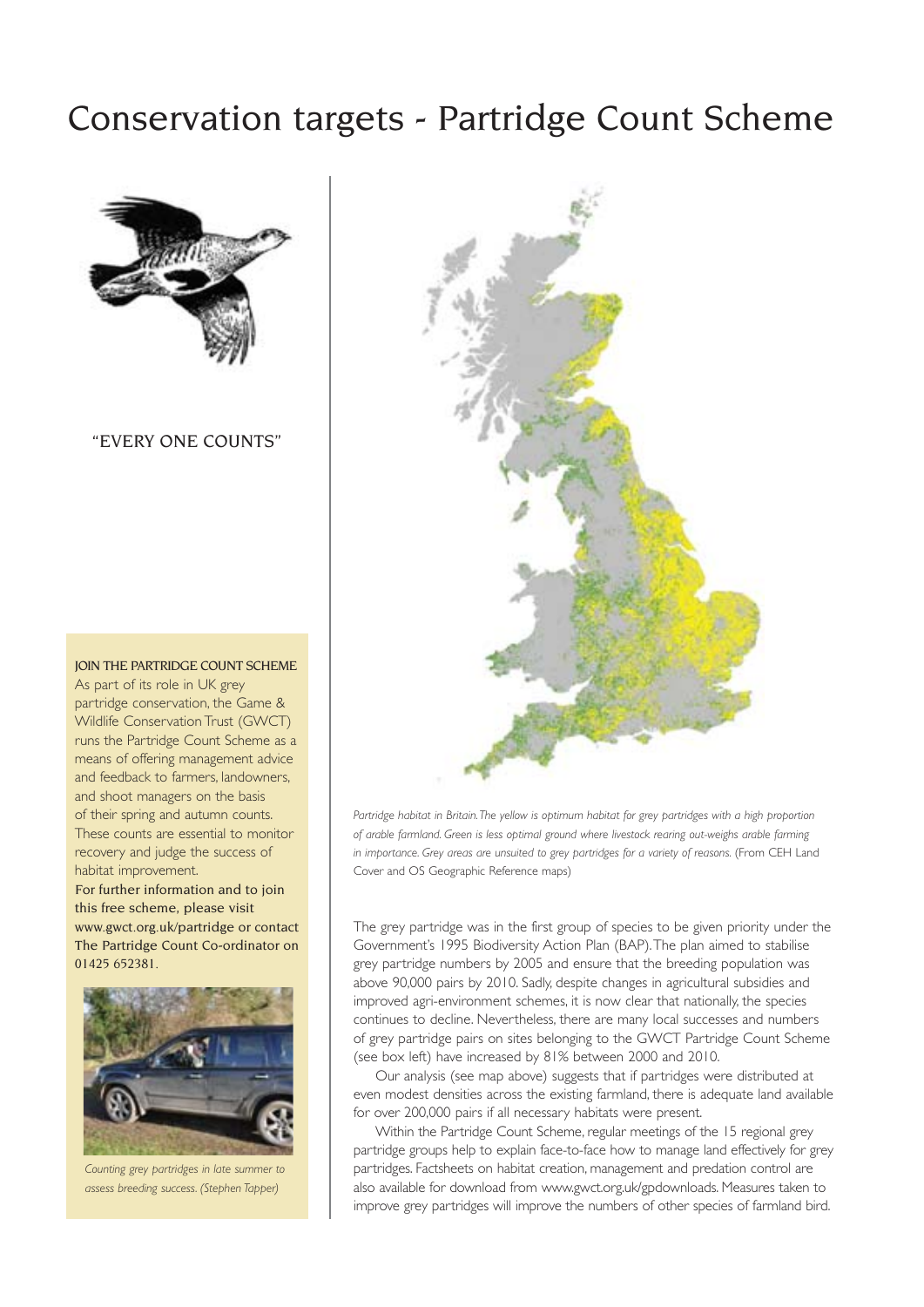# Grey partridges and shooting



*Shoot grey partridges only when you know that there are over 20 birds per 250 acres in the autumn. Stop as soon as this threshold is reached. (Andy Hook)*



*Redleg partridges like these have become popular to rear for shooting. Provided precautions are taken to avoid shooting wild grey partridges on driven redleg days, redlegs will do no harm to the native species. (David Mason)*

The grey partridge is no longer the prolific gamebird it once was. In most districts it is now either absent or uncommon. In these circumstances partridges should not be shot. The only exception is where careful management has produced a shootable surplus. Some properties still produce these surpluses in good breeding years and, provided not more than 30% of the autumn population is shot, the harvest is sustainable.

Unless carefully managed, the shooting of released red-legged partridges can have a devastating effect on wild greys at a low density because of the risk of over-shooting. Precautions must be taken to avoid this.

### SIX GOLDEN RULES FOR GAME SHOOTERS

- Do not shoot wild grey partridges if you have fewer than 20 birds per 250 acres (100 hectares) in the autumn. Below this level the population has little ability to compensate for shooting losses.
- 2 Stop shooting wild grey partridges as soon as the threshold of 20 birds per 250 acres (100 hectares) is reached, for the same reason.
- 3 Avoid shooting grey partridges after the end of December. Birds pair up in the new year and shooting at this time reduces the breeding stock.
- 4 Never shoot at grey partridges that are in pairs.
- 5 With driven redleg or pheasant shooting, take special precautions to ensure that wild greys are not shot at the same time.
	- Warn the guns if grey partridges are likely to be on the drive.
	- Tell the guns to watch out for higher birds in tight coveys that might be greys. Tell them, if in doubt, not to shoot. Perhaps fine them if they shoot greys!
	- Arrange a system of whistles for beaters to warn guns that greys have been flushed - their distinctive call also helps to identify them. Have observers in the line of guns to do the same.
- 6 **DO NOT SHOOT** GREY PARTRIDGES AT ALL UNLESS YOU ALSO TAKE STEPS TO CONSERVE THEM.

### Partridge management for shooting

Knowing the number of partridges on the ground is the minimum requirement for shooting.

The autumn count is carried out immediately after harvest by driving across stubbles in the early morning or late evening and recording the size of all coveys encountered. Refinements are to age and sex the birds, and to count the pairs in spring.

Unmanaged land should hold on average 4.5 breeding pairs on 250 acres (100 hectares). With annual losses of 55%, this implies that 20 birds per 250 acres are required in the autumn just to maintain numbers. At lower densities shooting should not take place.

Restocking with grey partridges reared on a game farm almost always fails as a means of restoring stocks. Most, if not all, are killed by predators within a few weeks of release. Essential components of conserving wild partridge stocks are habitat management and legal predation control. We have produced separate guidelines for restocking grey partridges to establish a wild breeding population once again8.